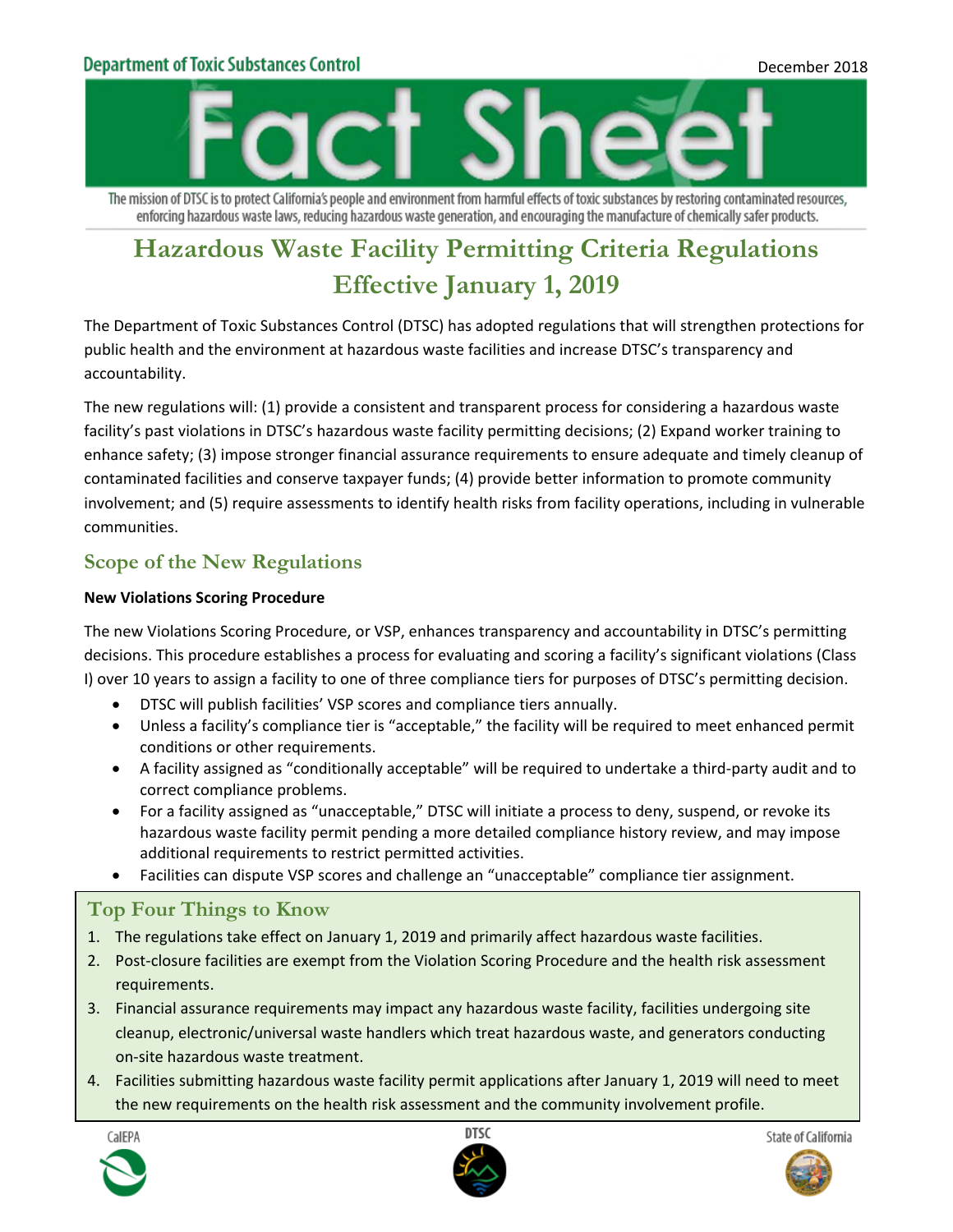#### **New Health Risk Assessment**

After January 1, 2019, a hazardous waste facility must submit a health risk assessment (HRA) with its permit application. This assessment determines whether and to what extent the facility's on-site and off-site operations pose a risk to people in the surrounding community.

The HRA requirement may lead to three steps.

- A facility will gather data in a questionnaire. DTSC will review the questionnaire and decide whether the facility conducts a screening-level assessment or a full health risk assessment. DTSC may also decide that there is no need for any additional assessment.
- A Screening Level HRA will require the use of site-specific contaminant levels to compare to regulatory health risk screening levels.
- A full risk assessment—called a Baseline HRA—will use site-specific contaminant levels to calculate a cumulative risk assessment for cancer and noncancer health impacts.

Applicants for post-closure and Class 1 or Class 2 permit modifications are exempt from this HRA requirement.

#### **Amended Financial Assurance Requirements**

For the use of financial test and corporate guarantee as a financial assurance mechanism:

- The net worth to qualify has increased.
- There is a minimum corporate credit rating requirement.
- Assets can only be relied on once to meet this requirement and cannot be relied on again to meet any other financial assurance requirement imposed by DTSC or another governmental agency.

For the use of insurance as a financial assurance mechanism:

• Only an insurance company licensed to transact the business of insurance in California can provide an insurance policy that satisfies the financial assurance requirements.

The requirements clarify the point in time at which financial assurance for corrective action is required.

#### **Amended Training Requirements**

The new training requirements clarify facility employee training standards and strengthen emergency prevention.

- Training must now include handling and storage standards for incompatible wastes, and facility personnel must be trained in self-protection and accident prevention methods.
- Facilities must ensure that job-specific training is given to all those who are engaged in handling of hazardous waste and general awareness training for all other personnel.
- Facilities must submit annual certifications to DTSC that employees have received required training.

## **New Community Involvement Profile**

After January 1, 2019, a facility must submit a community involvement profile with its permit application. The community involvement profile must include community demographics, community interest, and the locations of sensitive receptors, nearby tribal lands, and other off-site sources of potential exposures to hazardous waste, hazardous materials, or contaminated sites in the community, including transportation-related impacts.

• Facilities may use CalEnviroScreen 3.0, census and other data to complete this profile.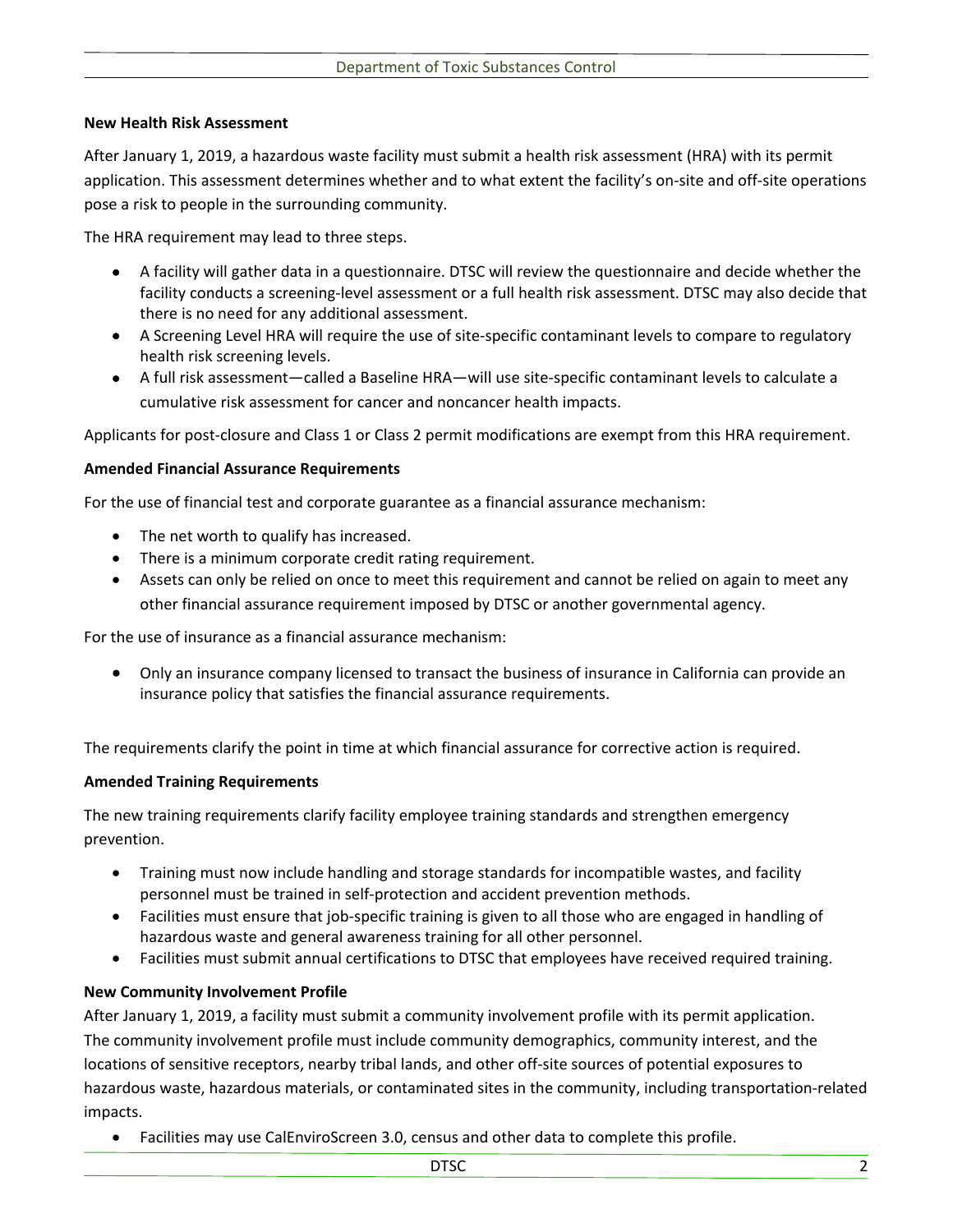Benefits of the New Regulations

- Enhancing facility compliance by providing a permitting decision metric to incentivize facilities to reduce the number of violations, which will result in better protection of public health and environmental protection over time.
- Characterizing the health risks of facility operations to ensure greater protection of a facility's workers and the surrounding communities.
- Enhancing financial assurance requirements to protect against changing economic conditions and inflation, thus helping ensure adequate and timely cleanup of contaminated facilities and conserve taxpayer funds.
- Collecting data regarding population characteristics to identify vulnerable populations around or adjacent to hazardous waste facilities to address potential environmental justice issues and increase public participation opportunities.
- Training facility personnel to improve safety and compliance with the California Hazardous Waste Control Law and the implementing regulations.

# **Links and Contact Information**

If you have questions about the regulations or the applicability of the various requirements, please contact Evelia Rodriguez at (916) 327-6104 or permits hwm@dtsc.ca.gov.

DTSC's hazardous waste regulations are located in the official version of the [California Code of Regulations](https://govt.westlaw.com/calregs/Index?transitionType=Default&contextData=(sc.Default)) at [Title 22 Social Security, Division 4.5, Environmental Health Standards for the Management of Hazardous Waste.](https://govt.westlaw.com/calregs/Browse/Home/California/CaliforniaCodeofRegulations?guid=I77C6B3D0D4BA11DE8879F88E8B0DAAAE&originationContext=documenttoc&transitionType=Default&contextData=(sc.Default)) (These links go to the Westlaw website and will open in a new tab/window.)

| Quick Reference Guide: Amended Regulations in Division 4.5 of Title 22 of California Code of Regulations |                                                      |
|----------------------------------------------------------------------------------------------------------|------------------------------------------------------|
| <b>Procedures for Hazardous Waste Permit Decisions or</b>                                                | <b>Financial Assurance and Liability Requirement</b> |
| the Violation Scoring Procedure                                                                          | Chapter 10                                           |
| Chapter 21                                                                                               | Section 66260.10                                     |
| Sections 66271.50 through 66271.57                                                                       | Chapters 14 and 15                                   |
|                                                                                                          | Section 66264.101                                    |
| <b>Hazardous Waste Facility Permit Health Risk</b>                                                       | Sections 66264.143 & 66265.143                       |
| Assessment                                                                                               | Sections 66264.144 & 66265.144                       |
| Chapter 10 - Section 66260.10                                                                            | Sections 66264.145 & 66265.145                       |
| Chapter $20$ – Section 66270.14(e)                                                                       | Sections 66264.146 & 66265.146                       |
|                                                                                                          | Sections 66264.147 & 66265.147                       |
|                                                                                                          | Sections 66264.151                                   |
| <b>Training</b>                                                                                          | Chapter 20                                           |
| Chapter $14$ – Section 66264.16                                                                          | Section 66270.14(b)(22)                              |
| Chapter 15 - Section 66265.16                                                                            | <b>Community Involvement Profile</b>                 |
|                                                                                                          | Chapter 20 - Section 66270.14(b)(23)                 |